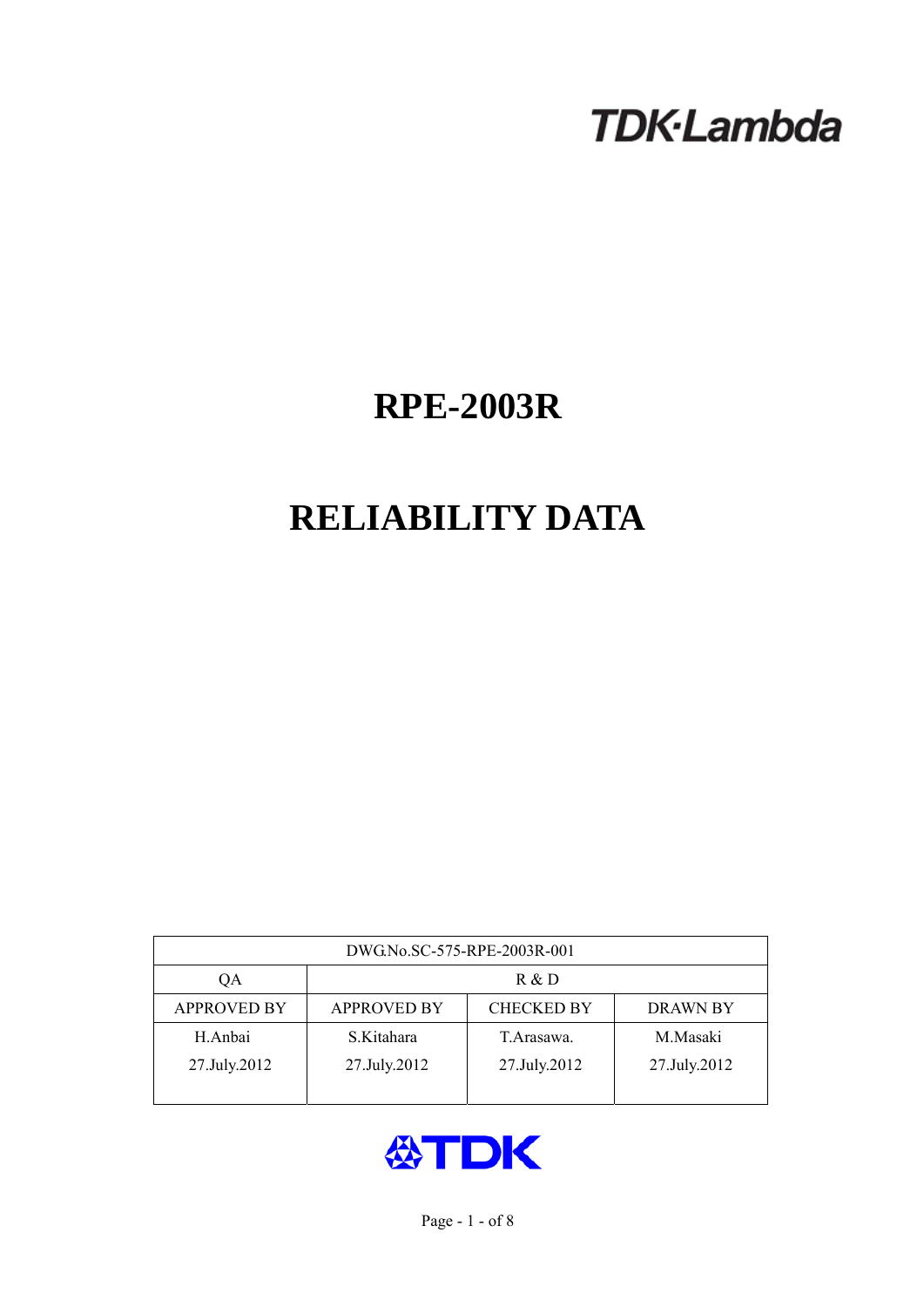## INDEX

|                                     | Page   |
|-------------------------------------|--------|
| 1. Calculated Values of MTBF        | Page-3 |
| 2. Vibration Test                   | Page-4 |
| 3. Heat Cycle Test                  | Page-5 |
| 4. Humidity Test                    | Page-6 |
| 5. High Temperature Resistance Test | Page-7 |
| 6. Low Temperature Storage Test     | Page-8 |
|                                     |        |

The following data are typical values. As all units have nearly the same characteristics, the data to be considered as ability values.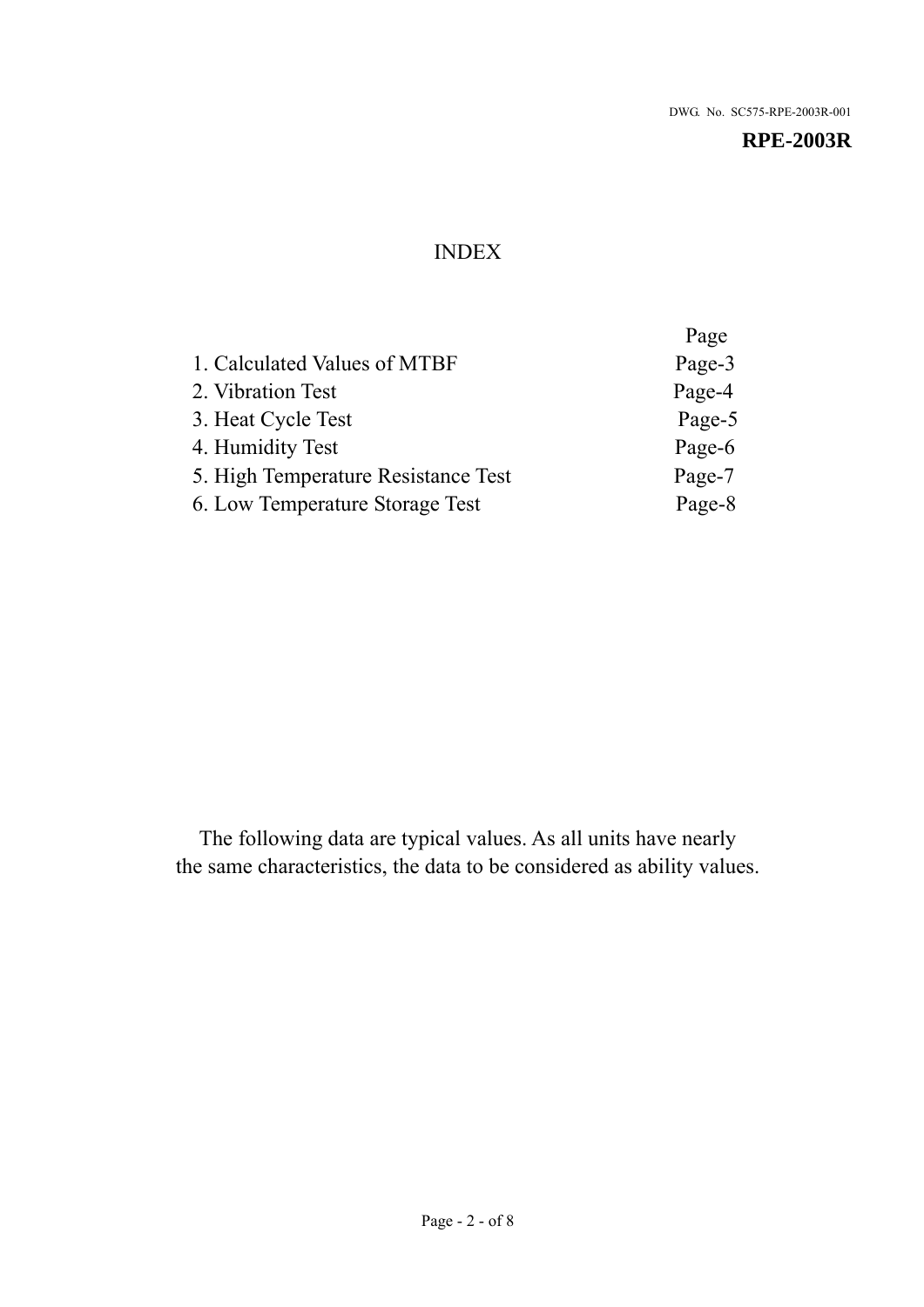1. Calculated Values of MTBF

MODEL:RPE-2003R

(1)Calculating Method

Calculated Based on parts stress Reliability projection of MIL-HDBK-217F NOTICE2.

Individual failure rates  $\lambda$  G is given to each part and MTBF is

Calculated by the count of each part.

$$
MIBF = \frac{1}{\lambda_{\text{expap}}} = \frac{1}{\sum_{i=1}^{n} N_i (\lambda_{\text{G}} \pi_Q)_i} \times 10^6 \text{ (hours)}
$$

| $\lambda$ equip | : Total equipment failure rate (Failure / 106 Hours)            |
|-----------------|-----------------------------------------------------------------|
| $\lambda$ G     | : Generic failure rate for the <i>i</i> th generic part         |
|                 | (Failure/ 106 Hours)                                            |
| Ni              | : Quantity of i th generic part                                 |
| N               | : Number of different generic part categories                   |
| $\pi$ Q         | : Generic quality factor for the i th generic part( $\pi Q=1$ ) |

## (2)MTBF Values

GF: Ground, Fixed

 $MTBF = 10,264,833$  (Hours)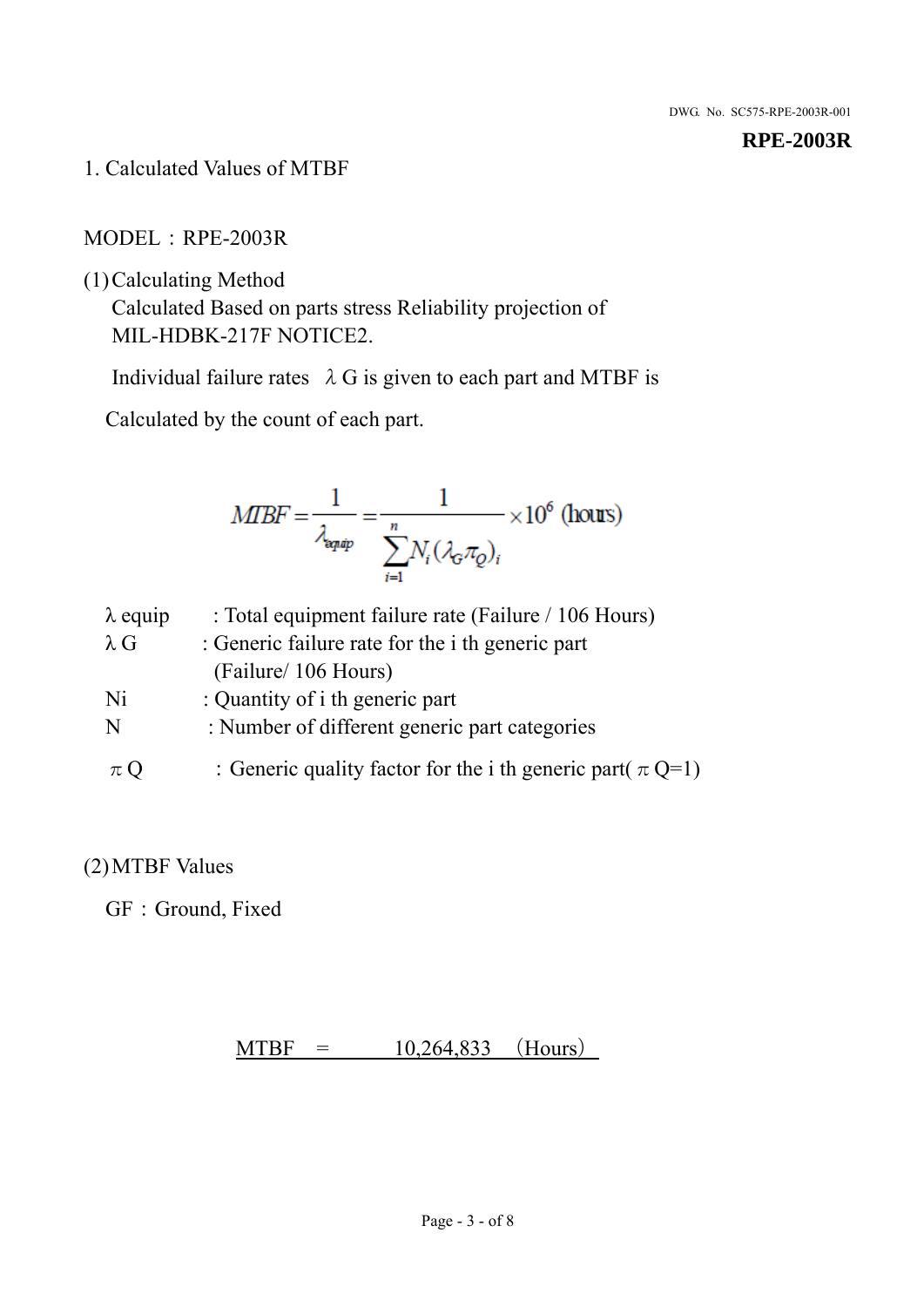#### 2. Vibration Test

#### MODEL: RPE-2003R (Representation Product : RPE-2010R)

- (1)Vibration Test Class Frequency Variable Endurance Test
- (2)Equipment Used Controller VS-1000-6, Vibrator 905-FN (IMV CORP.)
- (3)The Number of D.U.T (Device Under Test) 6 units
- (4) Test Conditions Frequency : 10~55Hz Amplitude : 1.5mm,Sweep for 1 min. Dimension and times : X,Y and Z Directions for 2 hours each.
- (5)The Method Fix the D.U.T on the fitting-stage
- (6)Test Results PASS

| Check item                        | Spec.                                            |                   | <b>Before Test</b> | After Test      |
|-----------------------------------|--------------------------------------------------|-------------------|--------------------|-----------------|
| Attenuation(dB)                   | Differential Mode: 25dB min.<br>$10 \text{ MHz}$ |                   | 38.78              | 38.55           |
|                                   |                                                  | 30 MHz            | 53.11              | 52.66           |
|                                   | Common Mode: 25dB min.<br>5 MHz                  |                   | 36.35              | 36.07           |
|                                   |                                                  | 20 MHz            | 63.21              | 62.52           |
| Leakage Current (mA)              | $0.5mA$ max. $(250V, 60Hz)$                      | Line1             | 0.24               | 0.24            |
|                                   |                                                  | Line <sub>2</sub> | 0.24               | 0.24            |
| DC Resistance (m $\Omega$ )       | $m\Omega$<br>30<br>max.                          |                   | 9.37               | 9.35            |
| Test Voltage                      | $L-L$ : 1768Vdc 60sec.                           |                   | OK.                | OK.             |
|                                   | $L-E$ : 1500Vdc 60sec.                           |                   |                    |                 |
| Isolation Resistance(M $\Omega$ ) | $M \Omega$ min.(500Vdc 60sec.)<br>100            |                   | $6.04 \times E5$   | $5.76\times E5$ |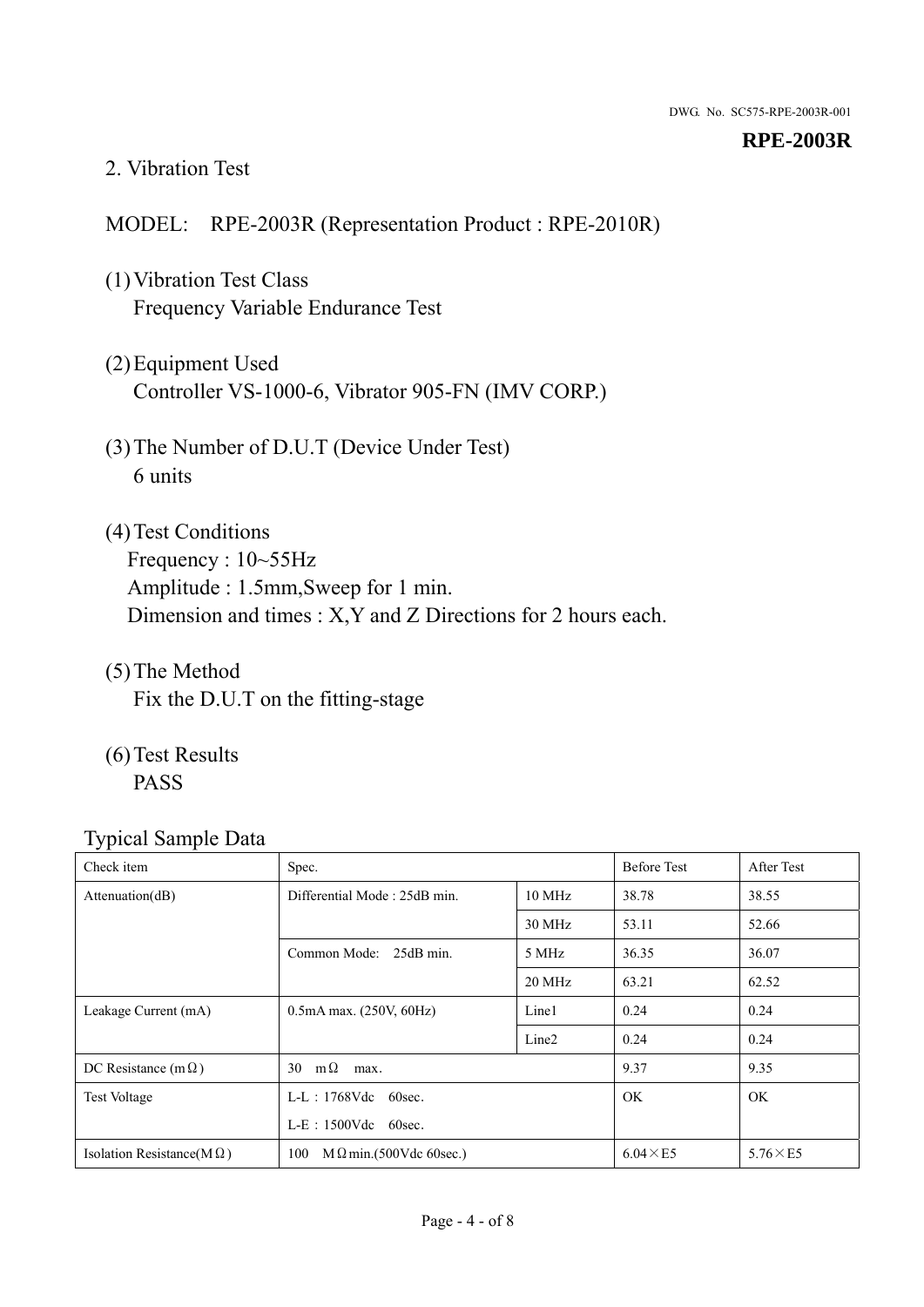### 3. Heat Cycle Test

#### MODEL: RPE-2003R (Representation Product : RPE-2010R)

## (1)Equipment Used TEMPERATURE CHAMBER TSA-71H-W (ESPEC CORP.)

- (2)The Number of D.U.T (Device Under Test) 6 units
- 1 cycle (3)Test Conditions 30<sub>min</sub>  $+85^{\circ}$ C 3min. Ambient Temperature : -25~+85℃ Test Cycles: 100 cycles  $-25^{\circ}$ C 30min.

(4)The Method

Before the test check if there is no abnormal characteristics and put the D.U.T in the testing chamber. Then test it in the above cycles, After the test is completed leave it for 1 hour at room temperature and check it if there is no abnormal each characteristics.

#### (5)Test Results PASS

| ┙┸<br>$\mathbf{I}$<br>Check item  | Spec.                                |                   | <b>Before Test</b> | After Test      |
|-----------------------------------|--------------------------------------|-------------------|--------------------|-----------------|
| Attention(dB)                     | Differential Mode: 25dB min.         | 10 MHz            | 38.82              | 38.66           |
|                                   |                                      | 30 MHz            | 53.20              | 52.99           |
|                                   | Common Mode: 25dB min.               | 5MHz              | 36.34              | 35.99           |
|                                   |                                      | 20 MHz            | 60.39              | 60.47           |
| Leakage Current (mA)              | $0/5$ mA max. (250V, 60Hz)           | Line1             | 0.24               | 0.24            |
|                                   |                                      | Line <sub>2</sub> | 0.24               | 0.24            |
| DC Resistance (m $\Omega$ )       | $m\Omega$<br>30<br>max.              |                   | 9.30               | 9.30            |
| <b>Test Voltage</b>               | $L-L$ : 1768Vdc 60sec.               |                   | OK.                | OK.             |
|                                   | $L-E$ : 1500Vdc 60sec.               |                   |                    |                 |
| Isolation Resistance(M $\Omega$ ) | 100<br>$M\Omega$ min.(500Vdc 60sec.) |                   | $5.32\times E5$    | $5.17\times E5$ |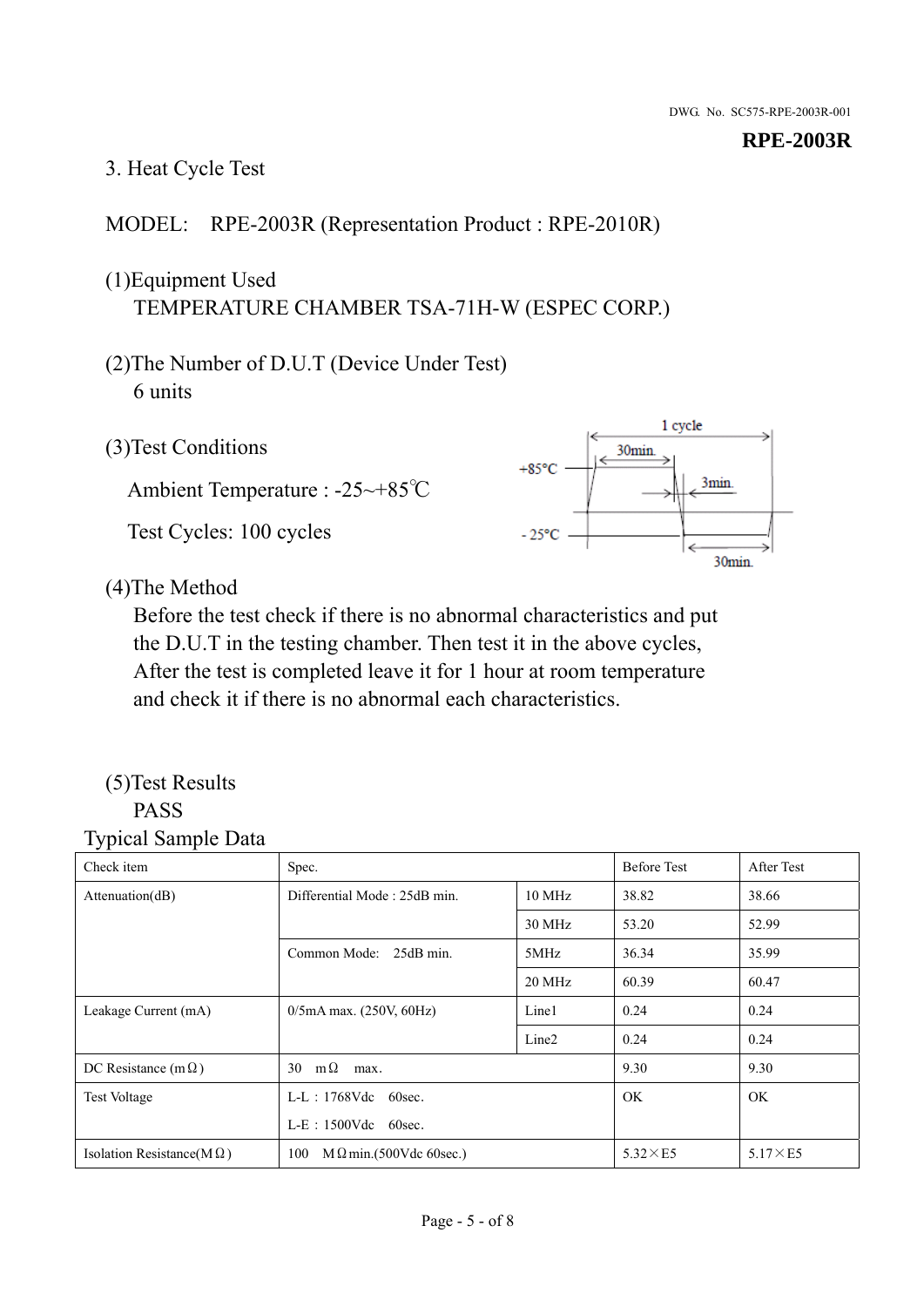#### 4. Humidity Test

#### MODEL: RPE-2003R (Representation Product : RPE-2010R)

## (1)Equipment Used TEMP. & HUMID. CHAMBER PR-4KT (ESPEC CORP.)

- (2)The Number of D.U.T (Device Under Test) 6 units
- (3)Test Conditions

Ambient Temperature : +40℃

Test Times: 500 hours Ambient Humidity: 90~95%RH No Dewdrop

#### (4)The Method

Before the test check if there is no abnormal characteristics and put the D.U.T in the testing chamber. Then test it in the above conditions. After the test is completed leave it for 1 hour at room temperature and check it if there is no abnormal each characteristics.

## (5)Test Results

## PASS

| ັ່<br>л.<br>Check item            | Spec.                                  |                   | <b>Before Test</b> | After Test      |
|-----------------------------------|----------------------------------------|-------------------|--------------------|-----------------|
| Attenuation(dB)                   | Differential Mode: 25dB min.<br>10 MHz |                   | 39.49              | 39.52           |
|                                   |                                        | 30 MHz            | 52.90              | 53.08           |
|                                   | Common Mode: 25dB min.                 | 5Hz               | 36.58              | 36.81           |
|                                   |                                        | 20 MHz            | 61.90              | 61.53           |
| Leakage Current (mA)              | $0.5mA$ max. $(250V, 60Hz)$            | Line1             | 0.25               | 0.25            |
|                                   |                                        | Line <sub>2</sub> | 0.24               | 0.24            |
| DC Resistance (m $\Omega$ )       | $30m\Omega$<br>max.                    |                   | 9.18               | 9.10            |
| <b>Test Voltage</b>               | $L-L$ : 1768Vdc 60sec.                 |                   | OK.                | OK.             |
|                                   | $L-E$ : 1500Vdc 60sec.                 |                   |                    |                 |
| Isolation Resistance(M $\Omega$ ) | $M \Omega$ min.(500Vdc 60sec.)<br>100  |                   | $5.66\times E5$    | $5.75\times E5$ |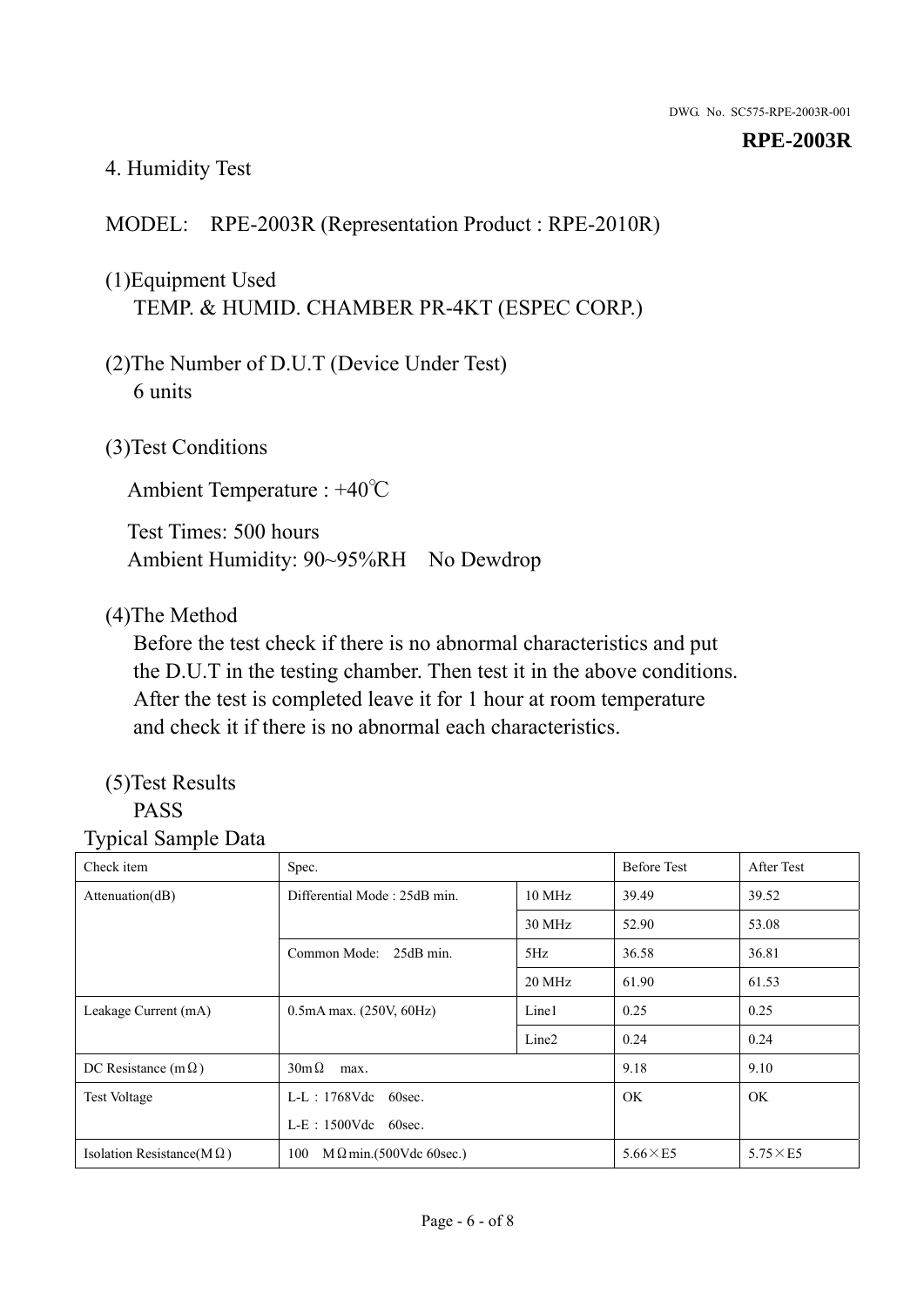#### 5. High Temperature Resistance Test

#### MODEL: RPE-2003R (Representation Product : RPE-2010R)

## (1)Equipment Used TEMPERATURE CHAMBER PHH-300 (ESPEC CORP.)

- (2)The Number of D.U.T (Device Under Test) 6 units
- (3)Test Conditions

Ambient Temperature : +55℃

Test Times: 500 hours Operating: DC 10A

#### (4)The Method

Before the test check if there is no abnormal characteristics and put the D.U.T in the testing chamber. Then test it in the above conditions. After the test is completed leave it for 1 hour at room temperature and check it if there is no abnormal each characteristics.

## (5)Test Results

## PASS

| . .<br>Check item                 | Spec.                                  |                   | <b>Before Test</b> | After Test      |
|-----------------------------------|----------------------------------------|-------------------|--------------------|-----------------|
| Attention(dB)                     | Differential Mode: 25dB min.<br>10 MHz |                   | 39.38              | 39.08           |
|                                   |                                        | 30 MHz            | 53.52              | 53.99           |
|                                   | Common Mode: 25dB min.                 | 5MHz              | 36.41              | 36.48           |
|                                   |                                        | 20 MHz            | 61.94              | 61.26           |
| Leakage Current (mA)              | $0.5mA$ max. $(250V, 60Hz)$            | Line1             | 0.24               | 0.24            |
|                                   |                                        | Line <sub>2</sub> | 0.24               | 0.24            |
| DC Resistance (m $\Omega$ )       | $30m\Omega$<br>max.                    |                   | 9.35               | 9.20            |
| <b>Test Voltage</b>               | $L-L$ : 1768Vdc 60sec.                 |                   | <b>OK</b>          | OK.             |
|                                   | $L-E$ : 1500Vdc 60sec.                 |                   |                    |                 |
| Isolation Resistance( $M\Omega$ ) | 100<br>$M \Omega$ min.(500Vdc 60sec.)  |                   | $5.45\times E5$    | $5.33\times E5$ |